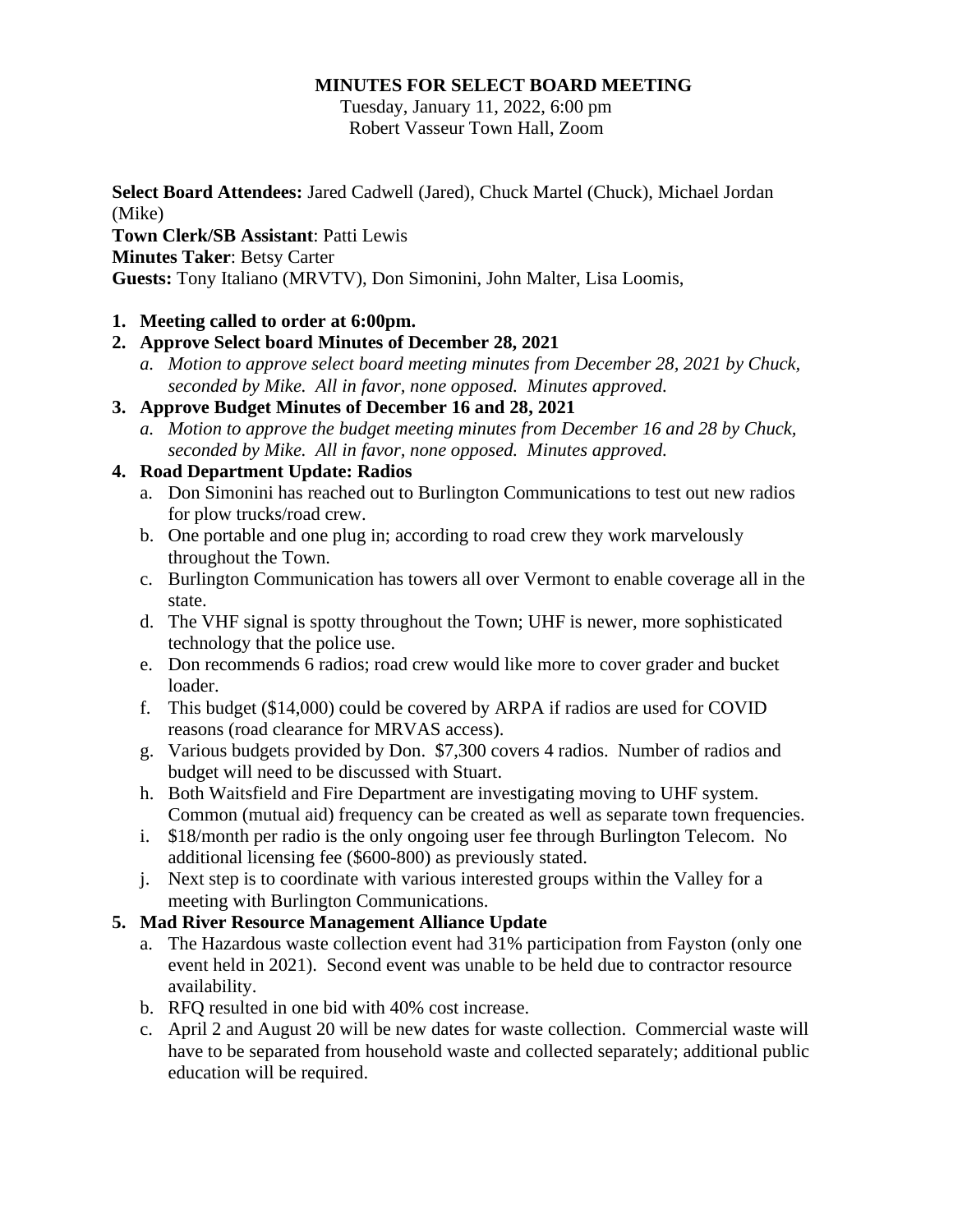- d. Other items:
	- i. 800+ tons of food wasted collected via commercial collection services.
	- ii. 239 tires collected during Green Up Day.
	- iii. Textile recycling company has set up bins at Earthwise Transfer Station and will accept clean & odorless clothes at drop box; almost 7 tons of textiles collected in 6 months.
	- iv. 28 compost bins a 3 green cones and ongoing composting workshops.
- e. 2022 Assessment will stay at \$7; \$77 increase for the Town of Fayston based on 11 person increase in population from 2020 census data.
- f. MRRMAS requesting approval for the budge and continued representation from Fayston.
- g. Jared: How often is an outside audit done? John: Central Vermont Planning Commission completed one about 7 years ago. We are going back to the Vermont League of Cities and Towns will be covering.
- h. Chuck: John has been doing an exceptional job holding this together during COVID. I believe the \$7 per capita is ok for this year, but this will be hard to maintain going forward.
- i. Jared: Do you anticipate ARPA funds helping something like the Alliance? John: No. We've looked into it but per the EPA, it was not considered part of the available funding. It could change.
- *j. Motion to accept the financial report, the \$7/capita charge (\$9,548 total), and appointment of Chuck Martel as Fayston's representive for another year by Chuck, seconded by Jared. All in favor, none opposed. Motion carries.*

# **6. Decision on Town Meeting Day Processes**

- a. Due to the current pandemic status in the state and Valley and in the interest of public safety, the the Town meeting information session(s) will be remote with Australian ballots for voting on Town Meeting Day.
- b. Ballots will be mailed as requested by voters.
- *c. Motion to conduct the Town of Fayston Town meeting by Australian ballot for all elections and articles with at least one(1) remote informational session within 10 days prior to town meeting day by Jared, seconded by Mike. All in favor, none opposed.*
- d. Information meeting date TBD.
- e. Jared: How early can absentee ballots be requested? Patti to confirm if ballots have to be made available 20 days prior to town meeting day.
- f. Patti: Should we mail out notification postcards in addition to MailChimp? It's about \$500-600 cost. Chuck: Can we consider this part of the ARPA funds since we're doing this because of COVID? Jared: We'll have to check but mailing a postcard should be done.
- g. Warning will need to be approved at January 25 meeting.

### **7. Discuss Vacation Time Policy**

- a. Sometimes town employees do not use all their paid vacation days in each calendar year. The question is if the Town should adopt a carry forward/rollover policy to the next year, or issue a credit to the employee for paid days not used.
- b. Mike: I think we need to have a policy that encourages people to take time off. I recommend they could carry over a maximum amount of time and pay out or lose any balance.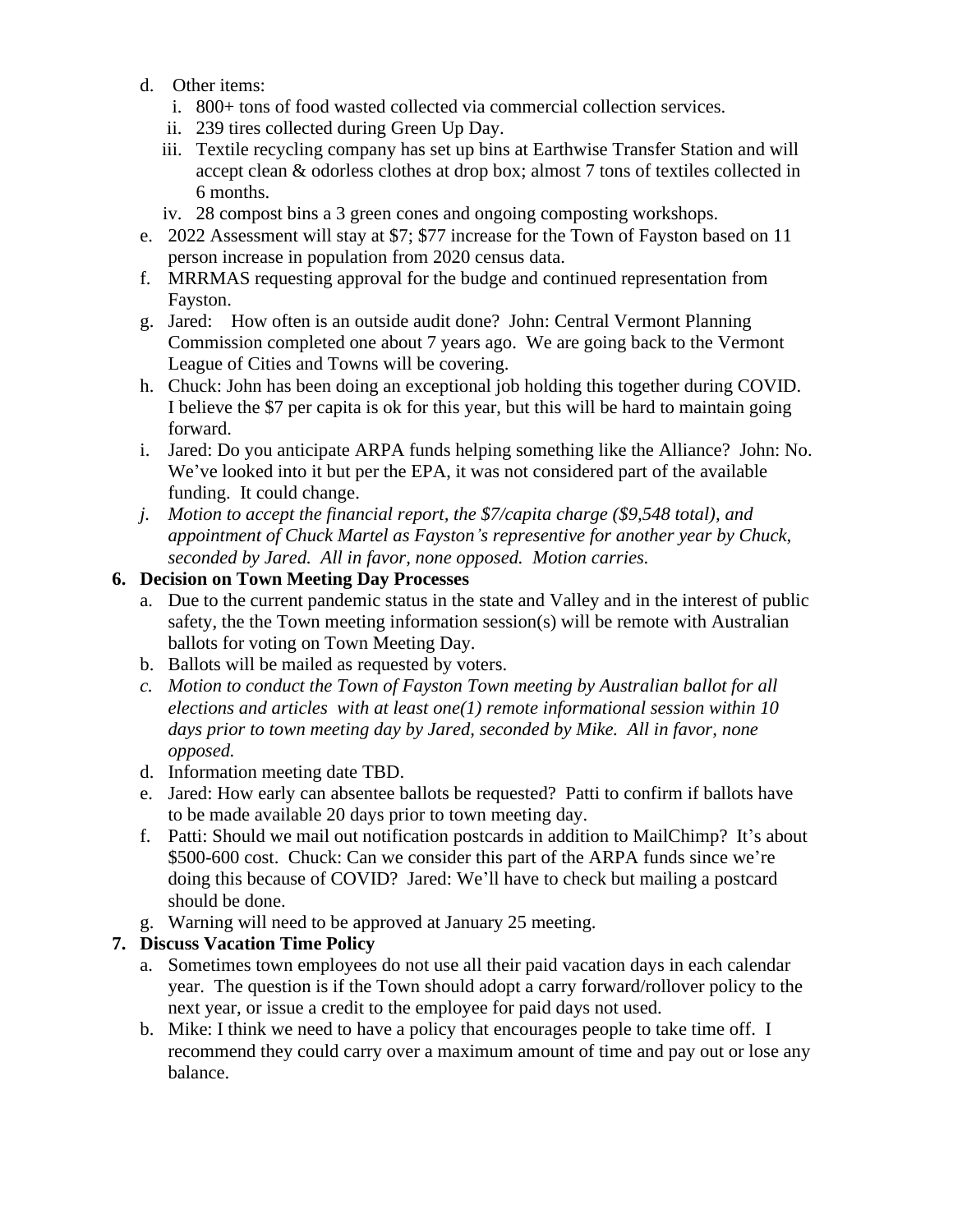c. Chuck: We haven't had very many cases of lost vacation time this provides people the ability to carry over that maximum. Jared: Should we follow up with Jill at VLCT to see what she's written up? Patti will do so.

# **8. Highway Mileage Certificate**

- a. Yearly certification for the Town eligibility for AOT funding based on verification of highway mileage. 6.1 miles of class 2, 28.4 miles of class 3 roads, 5.7 miles of class 4.
- b. AOT requires signature by Town select board.

# **9. Rapid Test Disbursement Policy**

- a. Several towns are ordering rapid tests in bulk to have on site, but question remains on who these tests are for?
- b. Patti: We've ordered 90 tests, the cost should fall under ARPA fund, and are intended for employees. We need to determine when and under what circumstances are these used?
- c. Mike: For people coming in, they shouldn't be coming in if they are symptomatic. These should be used for in-office symptomatic.
- d. Patti: We will make them available upon request.
- e. Mike: The tests should be to ensure Town business can function and employees be present. They shouldn't be for people's personal use to visit families or non-town related events.
- f. Jared: Should we have a specific policy or is this conversation specific direction enough.
- g. Lisa: Are these for Town employees, office staff and road crew? Jared: Specifically for the paid employees and staff of the Town. Lisa: So not the volunteers for the planning or conservation commission? Answer no nor for the Selectboard. Mike noted that volunteer board have the choice to be remote and are not required in the office.

# **10. Personnel Policy Amendment re: Overtime**

- a. In the employee handbook, under the overtime section Jared read the overtime policy to clarify that overtime is calculated on holiday and sick hours but not on vacation hours.
- *b. Motion to accept revised language as stated by Jared, seconded by Mike. All in favor, none opposed. Motion passes.*

# **11. Wild Turkey Lane Town Owned Parcel**

- a. 7.5 acre parcel off of Henry's Way (Old Mansfield Road area).
- b. Abutters have expressed interest in purchasing the property for conservation. About 10 years ago a similar query was made and no agreement was reached on that sale.
- c. Is there any interest in the Town selling and would the SB want to pursue a conversation with this abutter?
- d. Mike: How would we sell this, via auction? We have to provide public opportunity to purchase.
- e. Patti: The Town had previously put all the town parcels up for sale and it was listed at \$90,000. The latest assessment was \$78,000. I think we'd need Doug to go up there and assess. The sale would have to be publicized somewhere.
- f. Chuck: Do we know how we acquired that property? Jared: It may have been a tax sale.
- g. Jared: Why don't we have Doug go look at it and help determine what the value may